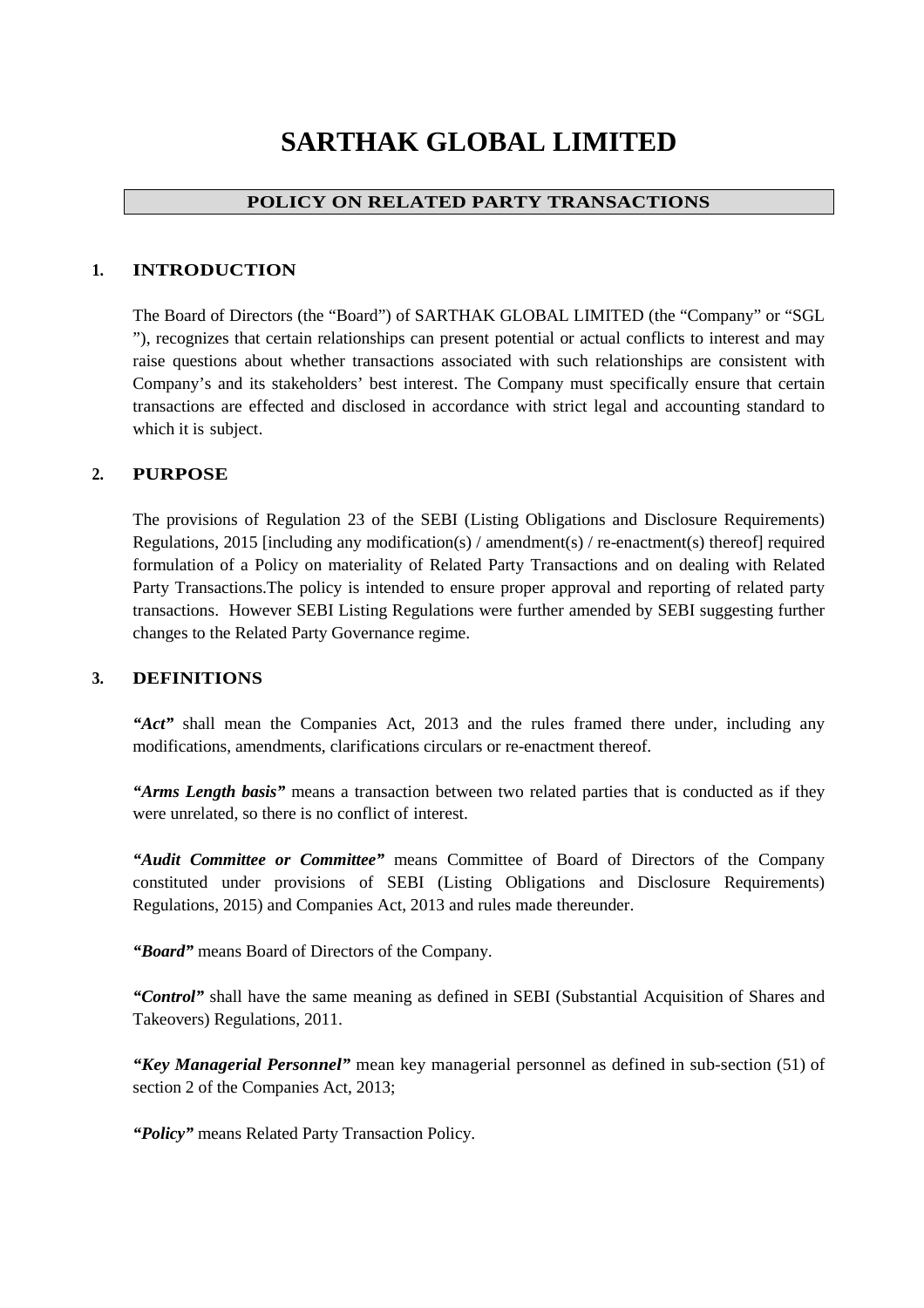*"Related Party"* means a related party as defined under sub-section (76) of section 2 of the Companies Act, 2013 or under the applicable accounting standards:

The following shall also be treated as the Related Party –

a. all persons or entities forming part of promoter or promoter group irrespective of their shareholding;

b. any person/entity holding equity shares in the listed entity, as below, either directly or on a beneficial interest basis at any time during the immediately preceding financial year:

i. to the extent of 20 % or more ; ii. to the extent of 10% or more w.e.f. April 1, 2023.

"Relative" means relative as defined under sub-section (77) of section 2 of the Companies Act, 2013 and rules prescribed there under:

"Related Party Transaction" means a transfer of resources, services or obligations between a listed entity and a related party, regardless of whether a price is charged and a "transaction" with a related party shall be construed to include a single transaction or a group of transactions in a contract including but not limited to the following:

- a) sale, purchase or supply of any goods or materials;
- b) selling or otherwise disposing of, or buying, property of any kind;
- c) leasing of property of any kind;
- d) availing or rendering of any services;
- e) appointment of any agent for purchase or sale of goods, materials, services or property;
- f) such related party's appointment to any office or place of profit in the company, its subsidiary company or associate company
- g) underwriting the subscription of any securities or derivatives thereof, of the company.

The RPT shall also include transactions between –

- a. the Company or any of its subsidiaries on one hand and a related party of the Company or any of its subsidiaries on the other hand;
- b. the Company or any of its subsidiaries on one hand, and any other person or entity on the other hand, the purpose and effect of which is to benefit a related party of the Company or any of its subsidiaries w.e.f. April 1, 2023.

The term shall have the meaning ascribed to it under the SEBI Listing Regulations as may be amended from time to time or relevant provisions of the Act.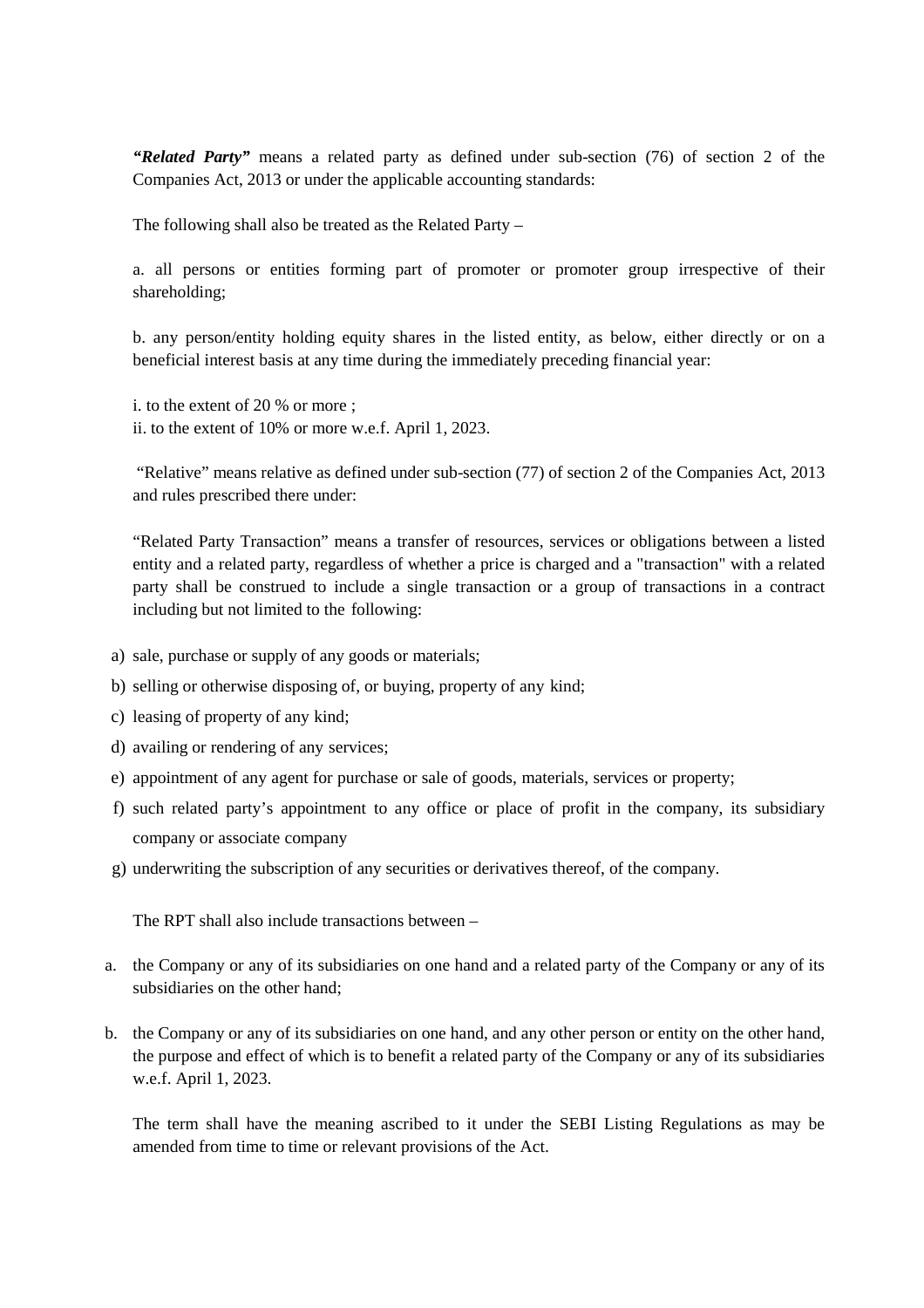*"Material Related Party Transaction"* means a transaction with a related party if the transaction / transactions to be entered into individually or taken together with previous transactions during a financial year, exceeds **Rs. 1000 Crore** or **ten percent of the annual consolidated turnover** of the company as per the last audited financial statements of the Company [whichever is lower].

[**"Material Modification"** in terms of SEBI LODR means any modification(s) in the pricing, quantity or overall transaction value having a variance of 20% (twenty percent) or more, in the relevant previously approved related party transaction.]

Notwithstanding the above, a transaction involving payments made to a related party with respect to brand usage or royalty shall be considered material if the transaction(s) to be entered into individually or taken together with previous transactions during a financial year, **exceed five percent of the annual consolidated turnover** of the listed entity as per the last audited financial statements of the listed entity.

## **4. APPROVAL OF RELATED PARTY TRANSACTIONS**

- A. As per the Companies Act, 2013, the related party transactions entered into by the company which is in its ordinary course of business and which is on an arm's length basis does not require any approval from the shareholders.
- B. As per the Regulation 23 of SEBI Listing Regulations, all related party transactions where the Company is a party to such transactions shall require prior approval of the Audit Committee and subsequent approval is also required for material modifications.
- C. The Audit Committee may grant omnibus approval for Related Party Transactions proposed to be entered into by the company, subject to the following conditions:
- a. the audit committee shall lay down the criteria for granting the omnibus approval in line with the policy on related party transactions of the listed entity and such approval shall be applicable in respect of transactions which are repetitive in nature;
- b. the audit committee shall satisfy itself regarding the need for such omnibus approval and that such approval is in the interest of the listed entity;
- c. the omnibus approval shall specify:
- (i) the name(s) of the related party, nature of transaction, period of transaction, maximum amount of transactions that shall be entered into,
- (ii) the indicative base price / current contracted price and the formula for variation in the price if any; and
- (iii) such other conditions as the audit committee may deem fit:

Provided that where the need for related party transaction cannot be foreseen and aforesaid details are not available, audit committee may grant omnibus approval for such transactions subject to their value not exceeding rupees one crore per transaction.

(a) the audit committee shall review, at least on a quarterly basis, the details of related party transactions entered into by the listed entity pursuant to each of the omnibus approvals given.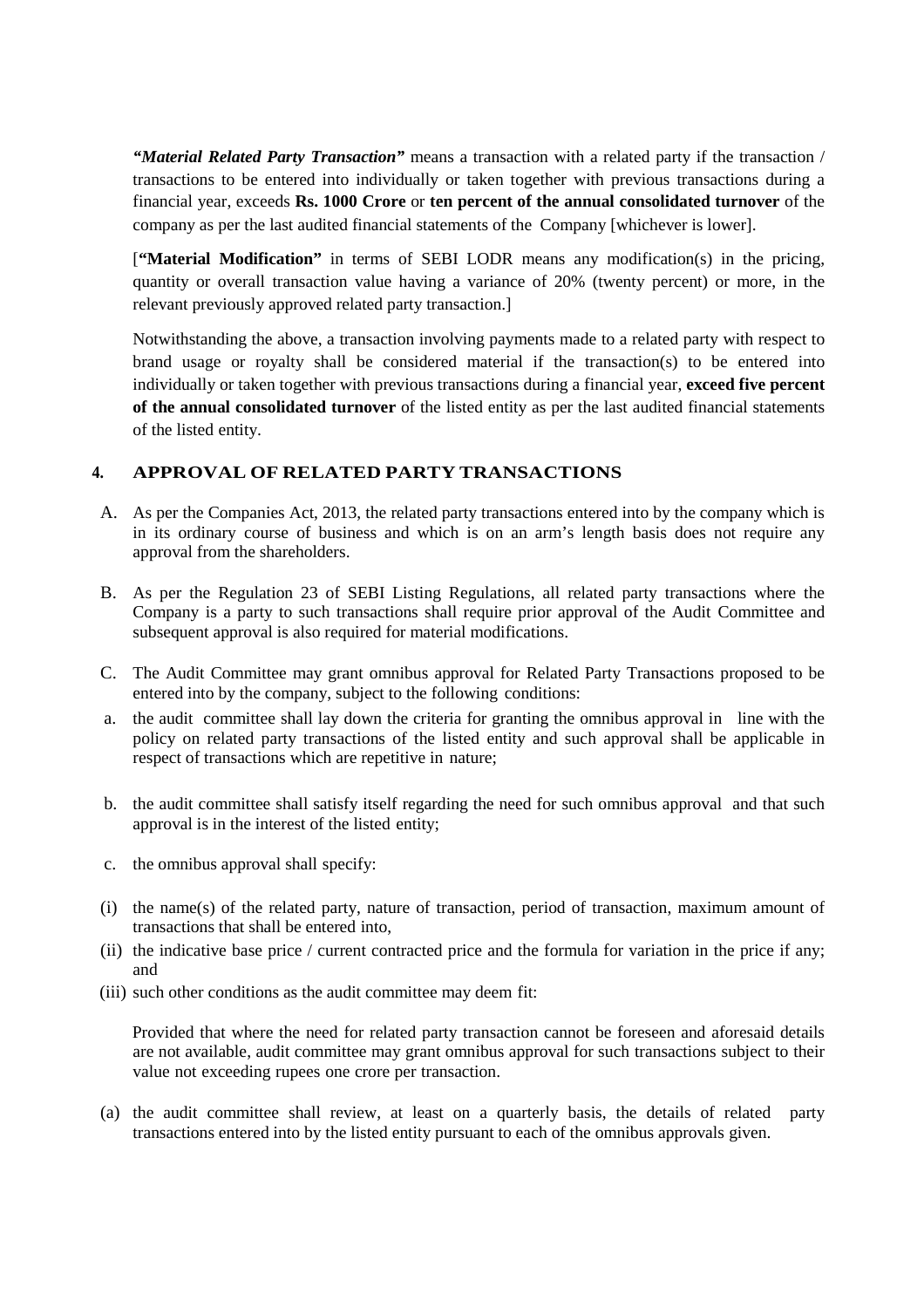(b) Such omnibus approvals shall be valid for a period not exceeding one year and shall require fresh approvals after the expiry of one year:

The audit committee shall also review the status of long-term (more than one year) or recurring RPTs on an annual basis.

Further, Prior approval of the Audit committee shall be required for

- a. All RPTs and subsequent Material Modifications;
- b. RPTs where Company's subsidiary is a party but Company is not a party, if the value of such transaction, whether entered into individually or taken together with previous transactions during a financial year exceeds 10% of the consolidated turnover of the Company, as per the last audited financial statements of the Company:
- c. with effect from April 1, 2023, a related party transaction to which the Company's subsidiary is a party but the Company is not a party, if the value of such transaction whether entered into individually or taken together with previous transactions during a financial year, exceeds ten per cent of the annual standalone turnover, as per the last audited financial statements of such subsidiary.

Provided that prior approval of the audit committee of the Company shall not be required for RPTs where a listed subsidiary of the Company is a party but the Company is not a party, if regulation 23 and 15 (2) of SEBI LODR are applicable to such listed subsidiary.]

- D. The following types of related party transactions shall require approval of the shareholders through resolution:
- a) All the Material Related Party Transactions and subsequent Material Modifications shall require **prior** approval of the Board and shareholders through Ordinary Resolution and no Related Party shall vote to approve such resolutions whether the entity is a related party to the particular transaction or not.

Provided that prior approval of shareholders of the Company shall not be required for RPTs where listed subsidiary is a party but the Company is not a party, if regulation 23 and 15 (2) of SEBI LODR are applicable to such listed subsidiary.

Provided that the provisions pertaining to –

- Prior approval of the Audit Committee for all RPTs;
- Omnibus approval for RPTs; and
- Prior approval of shareholders for Material Related Party Transactions and subsequent Material Modifications shall not be applicable when the transactions are entered into between two whollyowned subsidiaries of the Company, whose accounts are consolidated with the Company and placed before the shareholders at the general meeting for approval.
- b) All such Related Party Transactions which are not in the ordinary course of business and which exceed the threshold limits as given under Companies Act, 2013. which are not in the ordinary course of business or not at the arm's length price and are exceeding threshold limits prescribed in the Act shall also require prior approval of shareholders of the Company by way of Ordinary Resolution and all entities falling under the definition of Related Parties shall not vote to approve the relevant transaction, irrespective of whether the entity is a party to the particular transaction or not.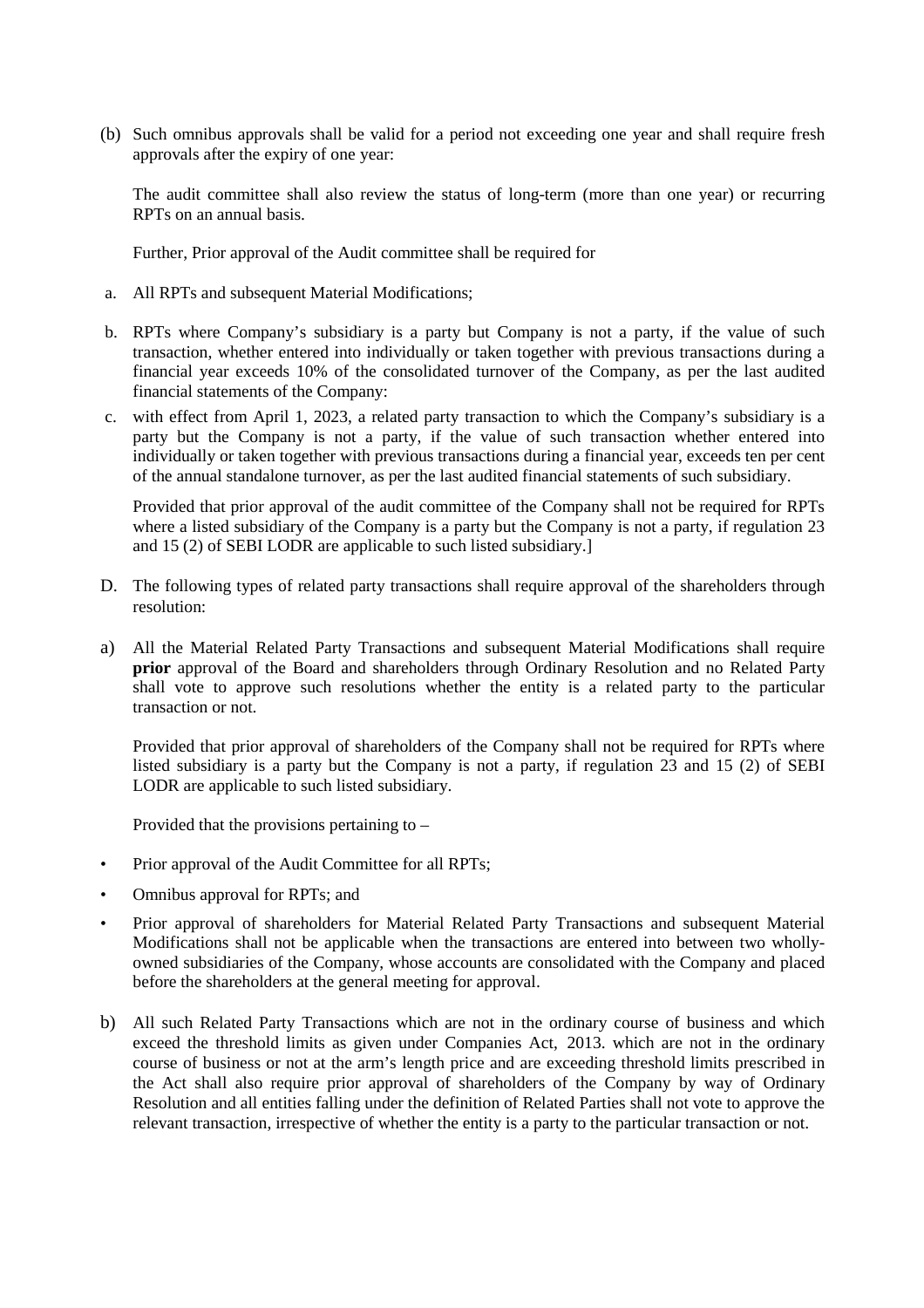Further, the information as prescribed under the Companies Act, 2013 and/or the SEBI Listing Regulations, from time to time shall be provided in the Notice to the shareholders for consideration of RPTs.

No related party shall vote to approve such resolutions whether the entity is a related party to the particular transaction or not.

#### **5. TRANSACTIONS WHICH DO NOT REQUIRE APPROVAL**

Any transaction in which the Related Party's interest arises solely from ownership of securities issued by the Company and all holders of such securities receive the same benefits pro rata as the Related Party [including following

(a) the issue of specified securities on a preferential basis, subject to compliance of the requirements under the Securities and Exchange Board of India (Issue of Capital and Disclosure Requirements) Regulations, 2018;

(b) the following corporate actions by the Company which are uniformly applicable/offered to all shareholders in proportion to their shareholding:

i. payment of dividend;

ii. subdivision or consolidation of securities;

- iii. issuance of securities by way of a rights issue or a bonus issue; and
- iv. buy-back of securities.

#### **6. DISCLOSURES**

Every director of a company who is in any way, whether directly or indirectly, concerned or interested in a contract or arrangement or proposed contract or arrangement entered into or to be entered into—

- a) with a body corporate in which such director or such director in association with any other director, holds more than two per cent shareholding of that body corporate, or is a promoter, manager, Chief Executive Officer of that body corporate; or
- b) with a firm or other entity in which, such director is a partner, owner or member, as the case may be,

shall disclose the nature of his concern or interest at the meeting of the Board in which the contract or arrangement is discussed and shall not participate in such meeting:

Provided that where any director who is not so concerned or interested at the time of entering into such contract or arrangement, he shall, if he becomes concerned or interested after the contract or arrangement is entered into, disclose his concern or interest forthwith when he becomes concerned or interested or at the first meeting of the Board held after he becomes so concerned or interested.

The Company is required to disclose:

- a. Related Party Transactions in the Company's Annual Report as per the requirements of SEBI Listing Regulations 2015.
- b. Material RPTs shall be provided in the notice to shareholders.
- c. Details of all Material Related Party Transactions shall be disclosed quarterly along with Company's Compliance Report on Corporate Governance, in accordance with the SEBI Listing Regulations.